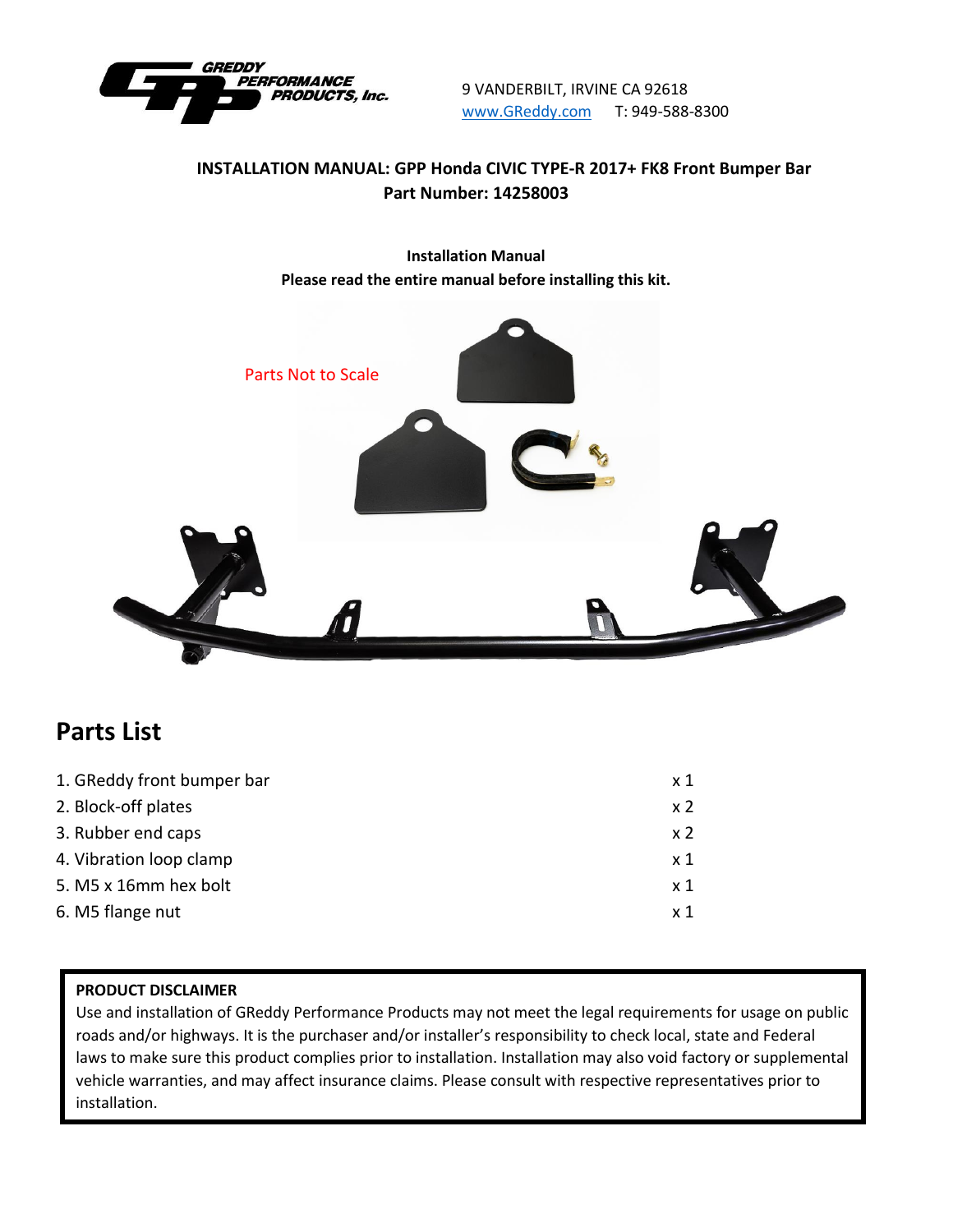#### **Installation**

#### **Caution: When removing stock parts, make sure you read the factory repair manual for proper procedures**.

1. Stock Parts Removal

- 1.1 Disconnect the negative side of the battery.
- 1.2 Remove the front bumper.
- 1.3 Remove both headlights.

2. Remove factory bumper reinforcement beam.

3. There are eight M10 bolts and two M8 bolts in total that will need to be removed to pull off the beam. These bolts are circled in the pictures

below. All of the bolts will be reused except for the two M6 bolts.





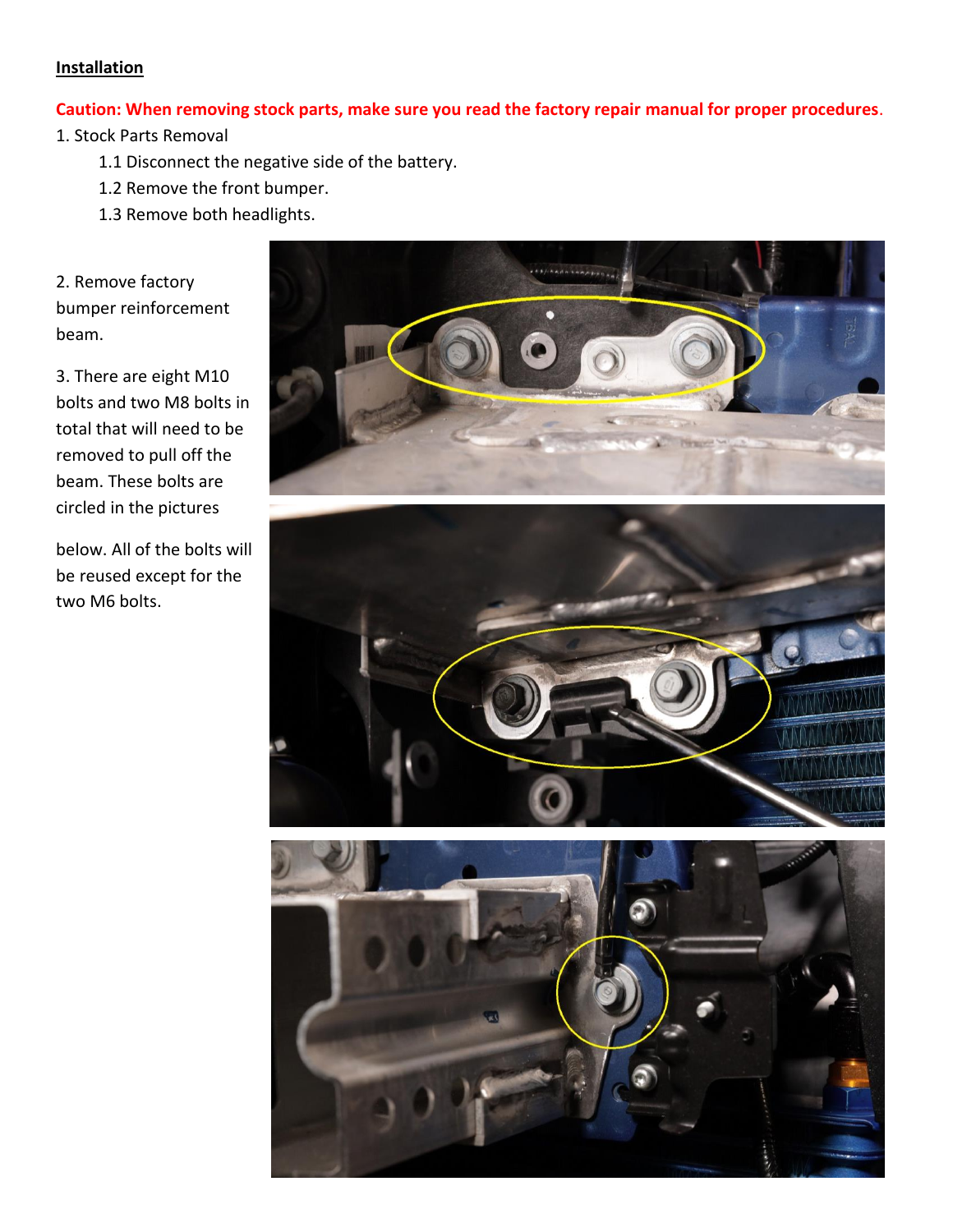### **Bar Installation**

3.1 Rest the GReddy front bumper bar on the hooks on each side to hold the bar up while you reinsert the OEM bolts.

(Parts used #1)



3.2 The bar itself will only use eight of the M10 bolts, 4 on each side. The two M6 bolts will not be reused. The holes you will be using to mount the bar are circled in the picture below.



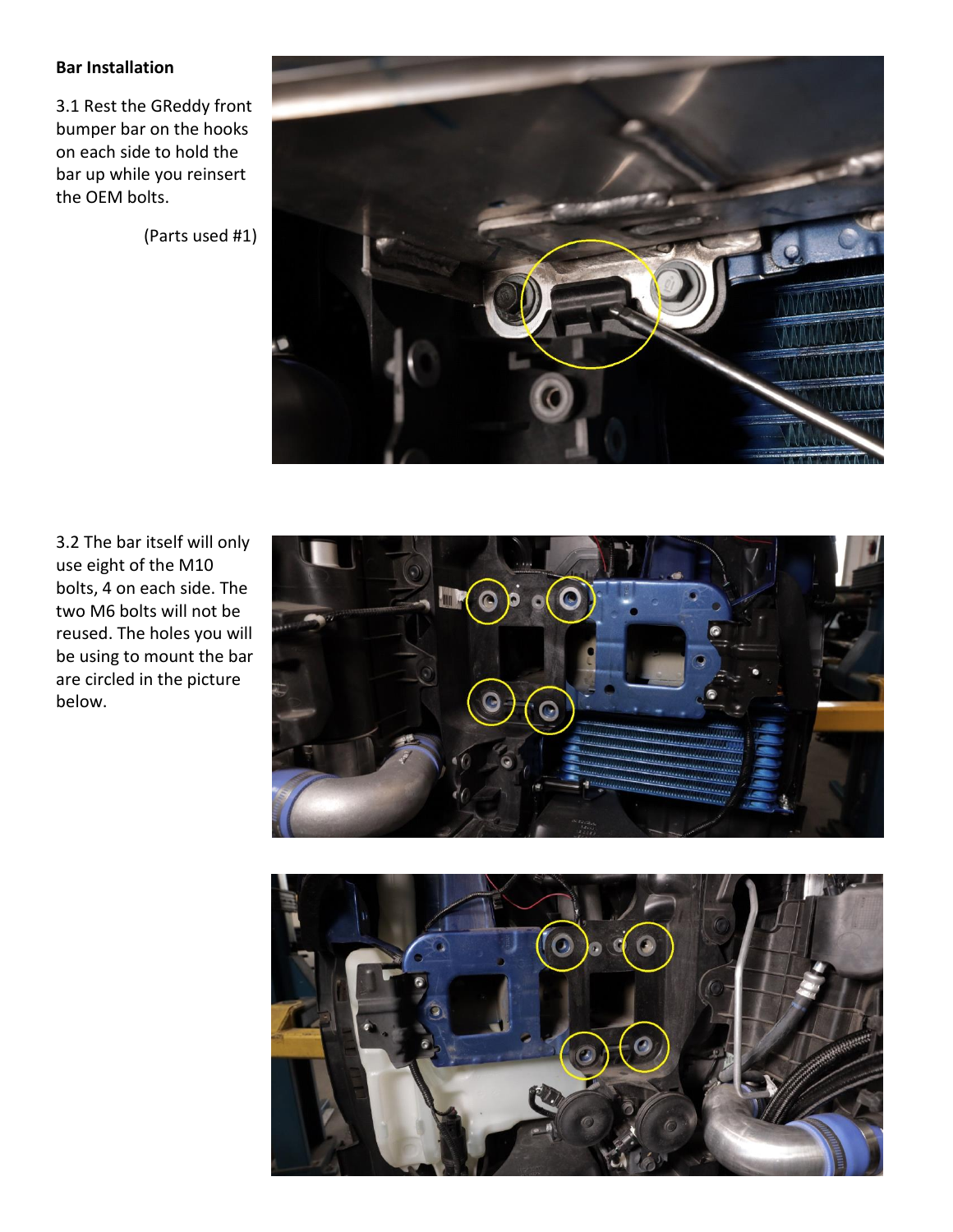3.3 Place the block off panels over the large holes and screw the two remaining M8 bolts into the chassis like in the pictures below.

(Parts used #2)